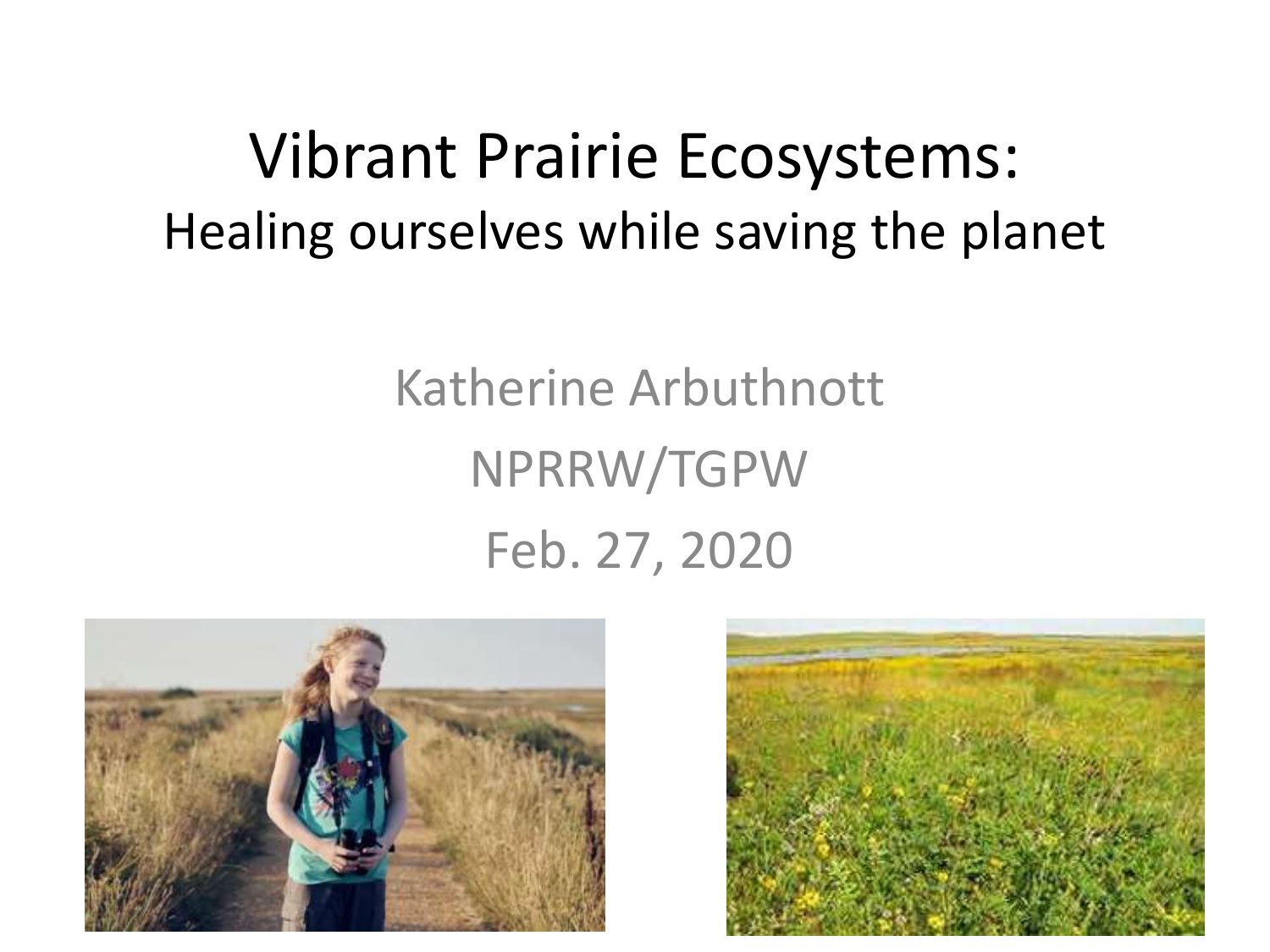## Conservation Psychology

- Goal: To facilitate healthy association between people and the natural environment
- Human actions cause and maintain current ecosystem problems
	- As a science of human behavior, psychology can help us find pathways to sustainability



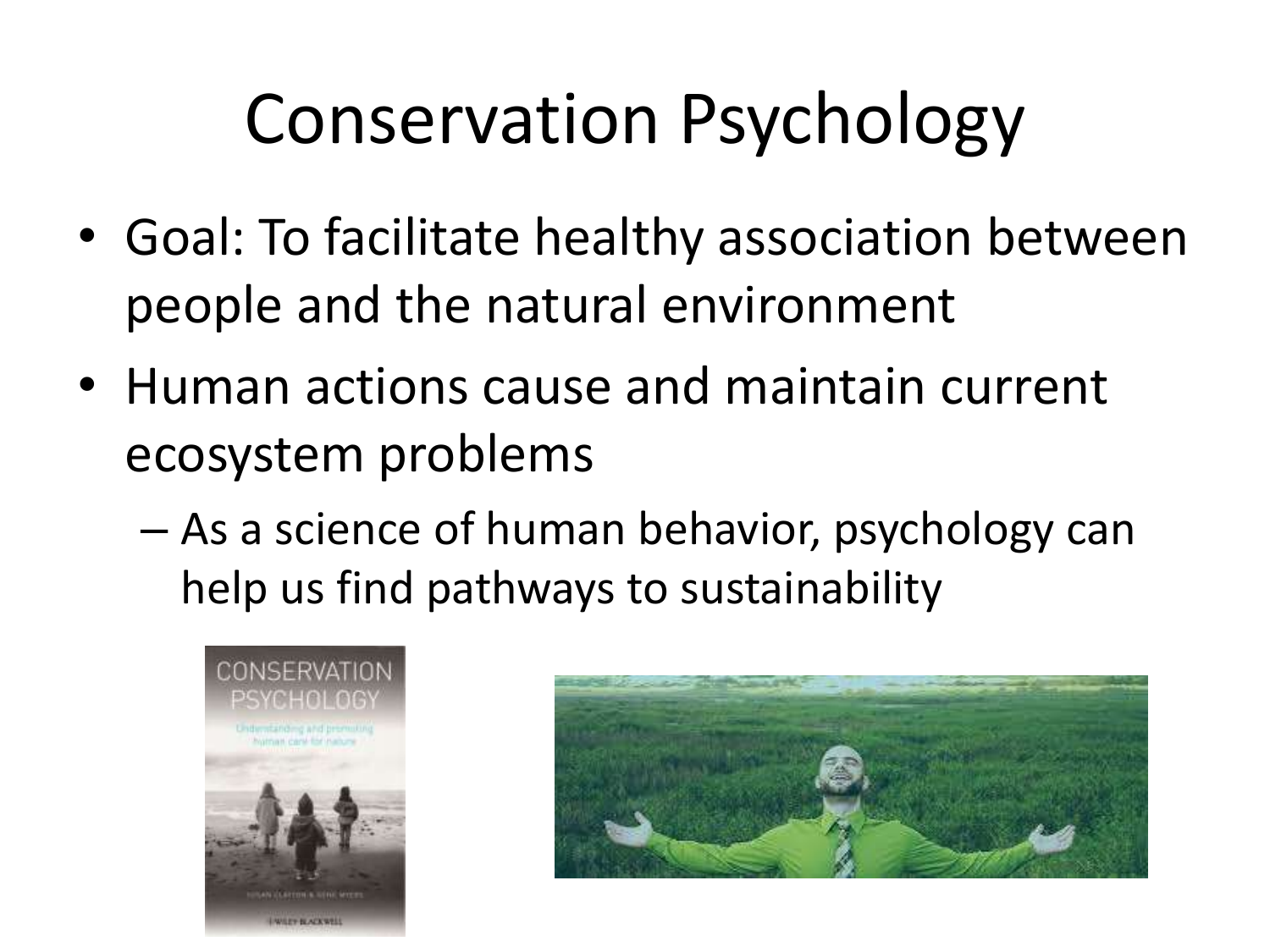#### Grassland Conservation & Restoration

- Healthy natural ecosystems provide one of the most effective ways to mitigate and adapt to climate change
- Native grasslands can sequester carbon more effectively than forests (Dass et al., 2018)
	- Resilient to various precipitation conditions
	- Less carbon release due to fire



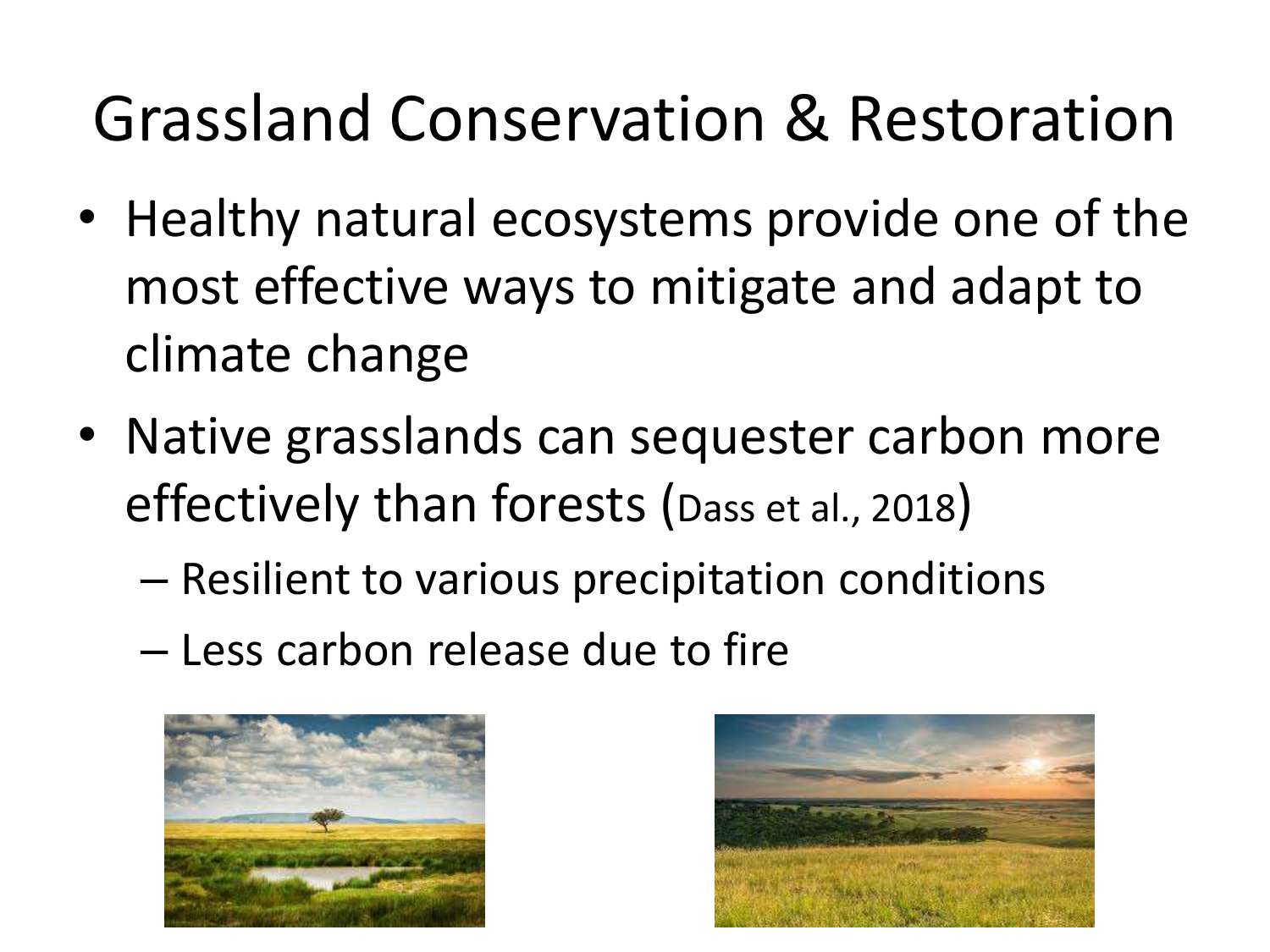

# Climate Change Action

- Conversation about why climate change matters to us all is one of the most important actions we can take (e.g., Katharine Hayhoe)
- The most effective strategy for such conversations is to emphasize common goals
- Our **health** is one common goal: research indicates that regular contact with natural environments greatly benefits our health and well-being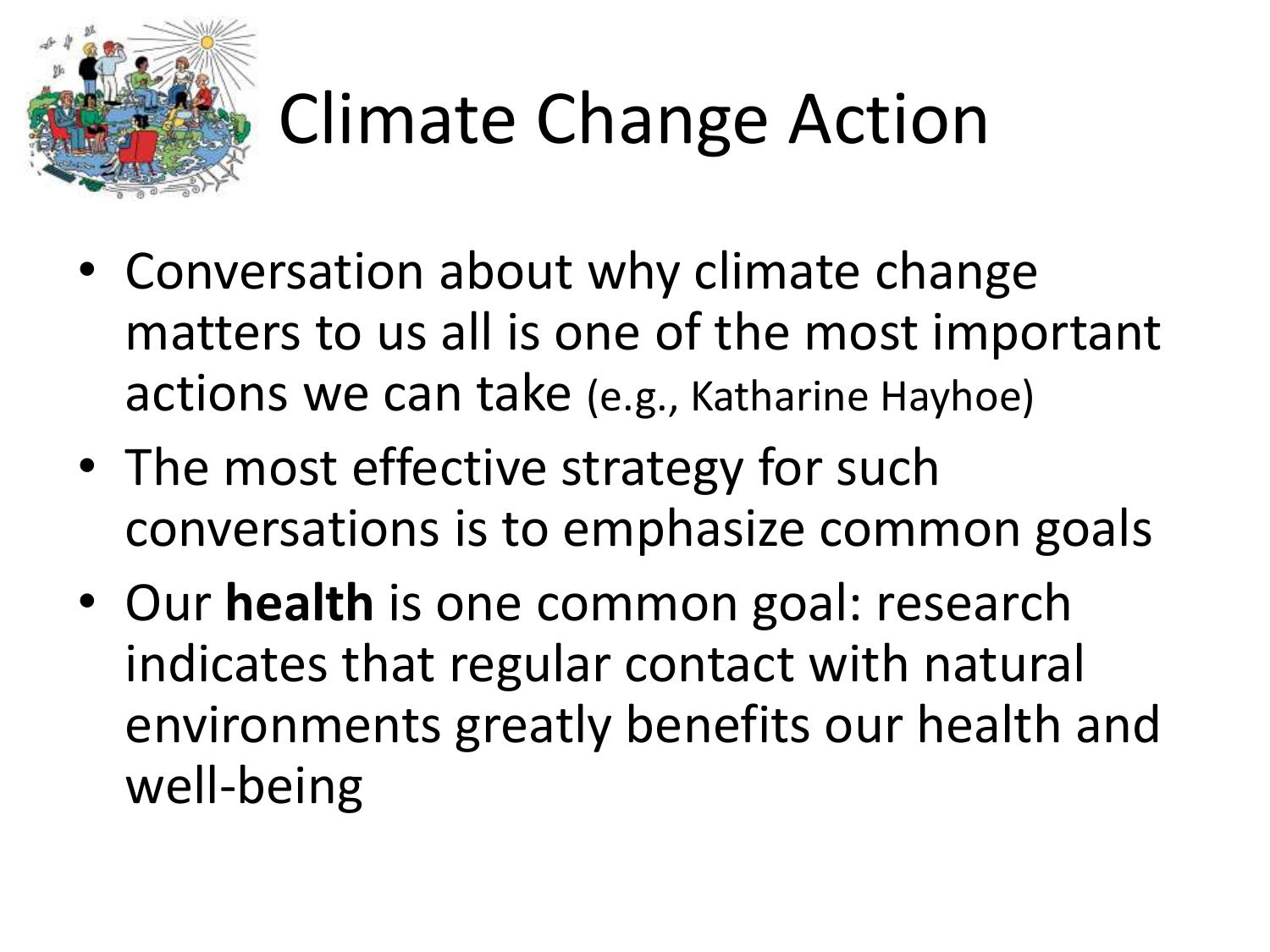## The Future: worse or better?

• IPCC reports highlight the possibility of a much worse future for human life

– Climate change, biodiversity loss



• Conversely, mitigation-based changes could lead to a future much better for human wellbeing than our present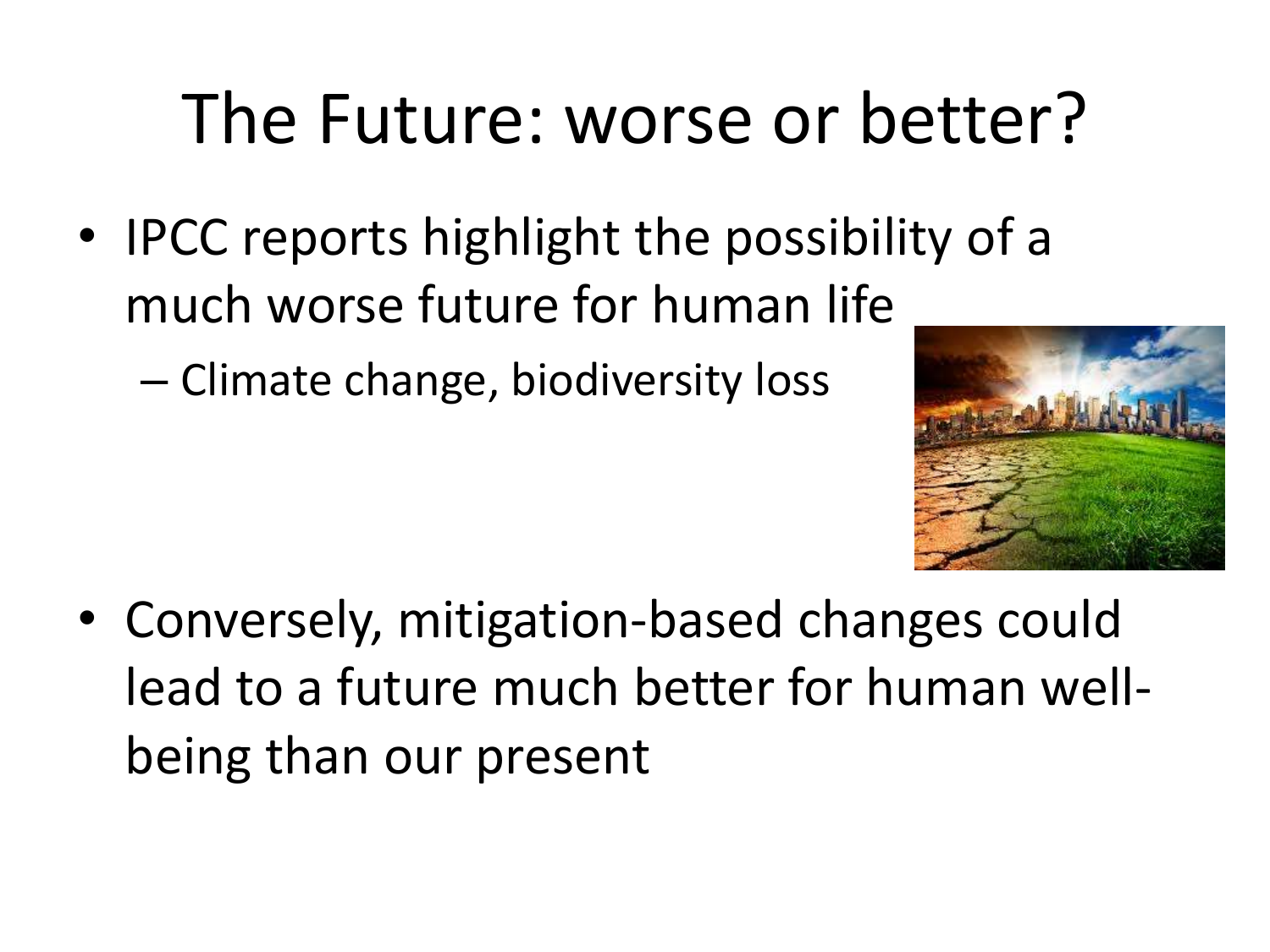#### The Future: worse or better?

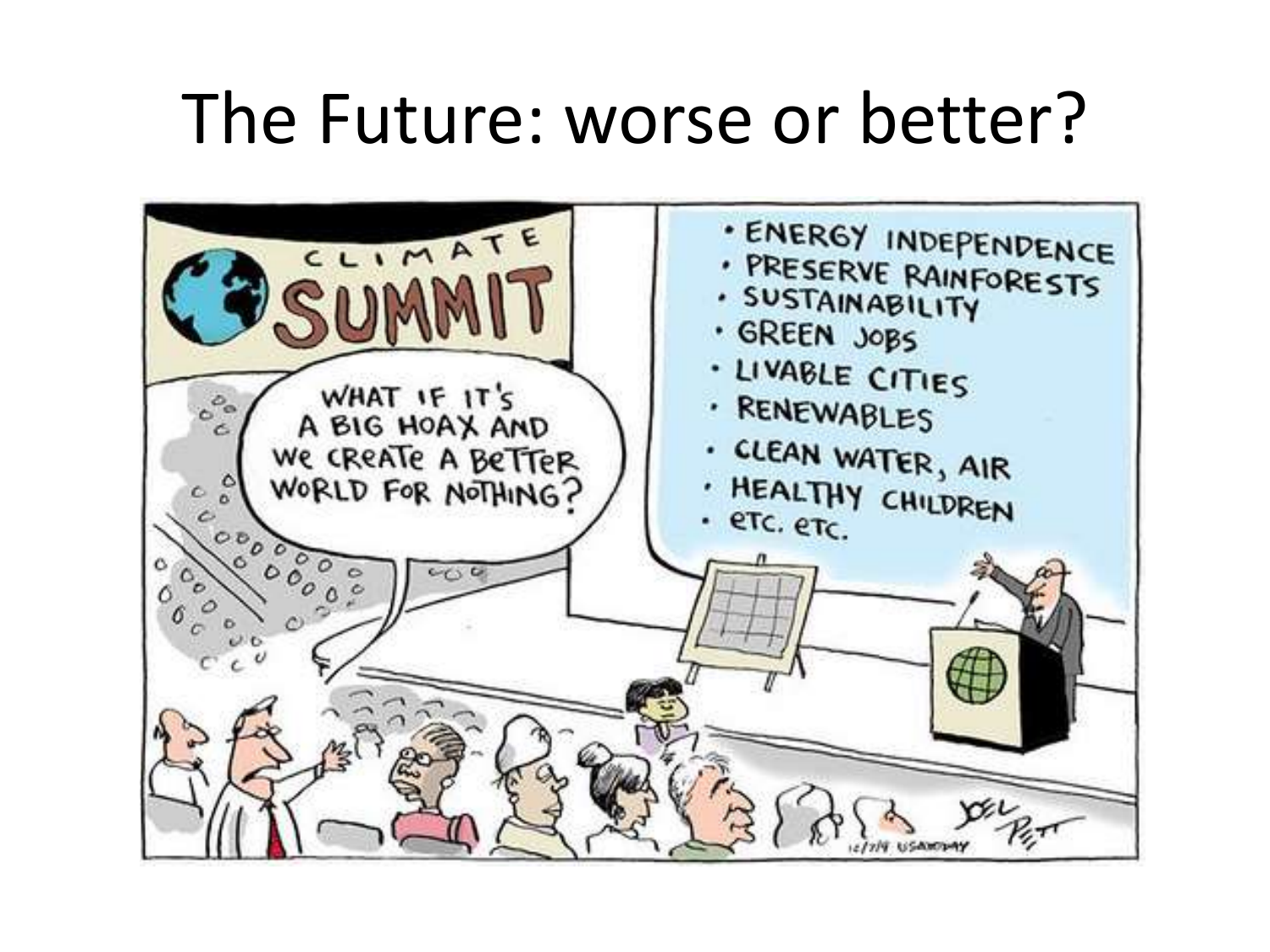#### Summary: Conversation for Conservation

- Can build public support for grassland preservation & restoration
	- Improve health & well-being
	- Future gains, as well as avoiding losses
- Can create collaborative groups
	- Diverse perspectives, talents, resources necessary for creative problem-solving
- Common goals key to success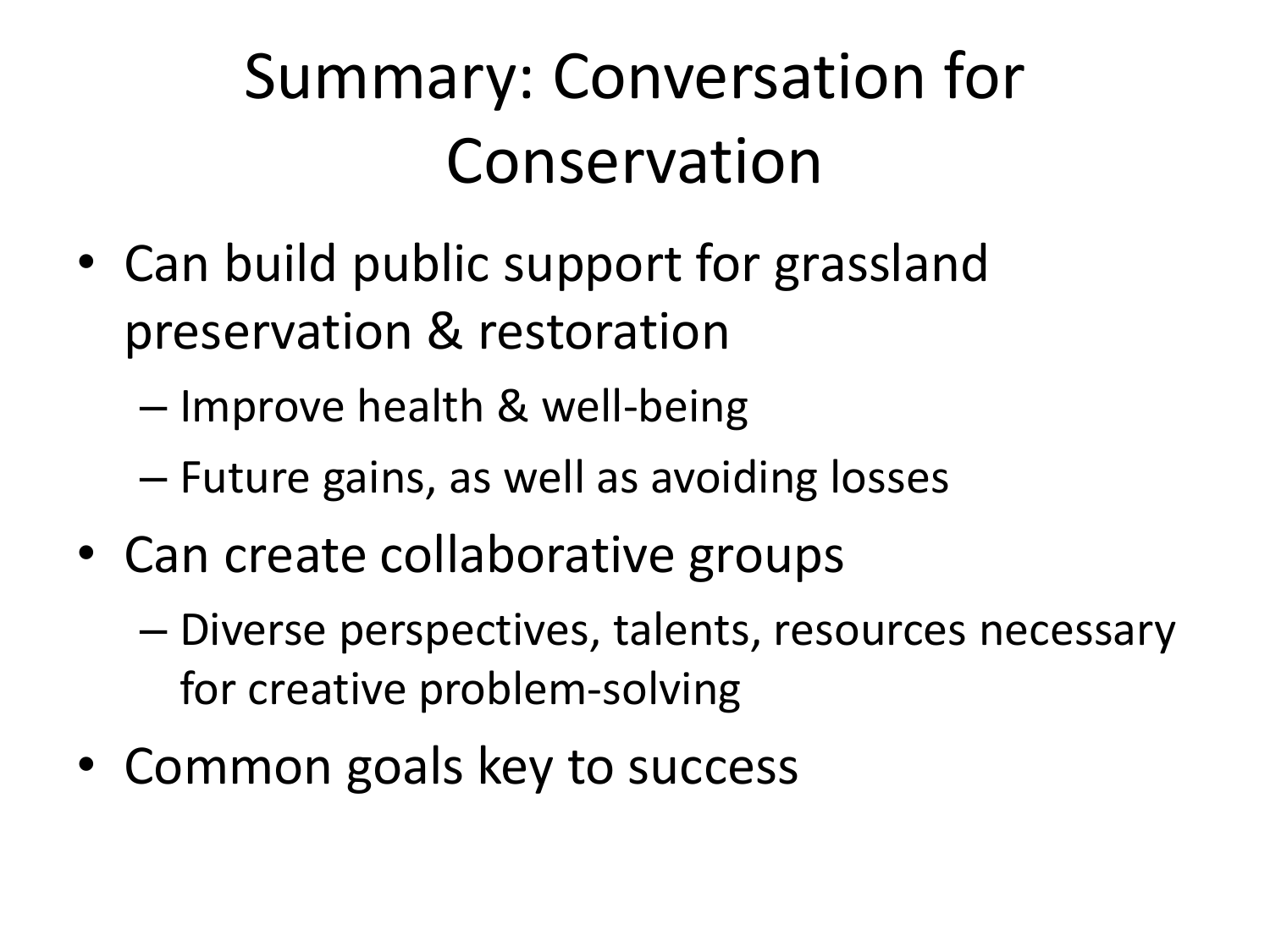## Challenges to Collaboration

- Identity threats (stereotypes)
	- Rugged individualism
	- Modernity: Industrial, market economy
- Potential 'landmines' to avoid in productive conversations
	- Evoke 'existence panic'
- Health conversations can sidestep such issues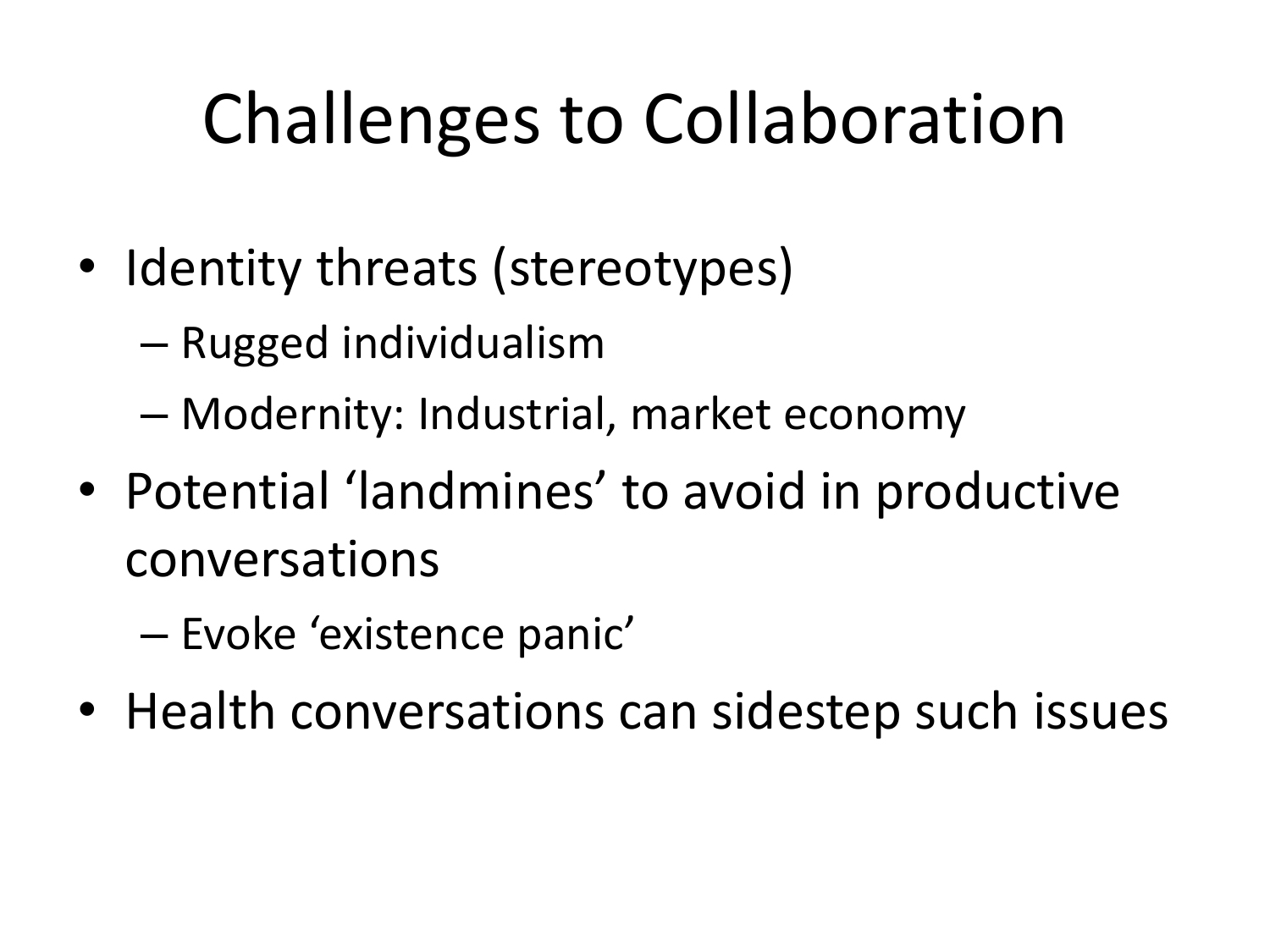#### Nature & Human Health

• One of the most effective health practices is to spend time in nature

– Observed with all landscapes, not just forests

• Frequent contact is best, so the preservation of local natural landscapes is important



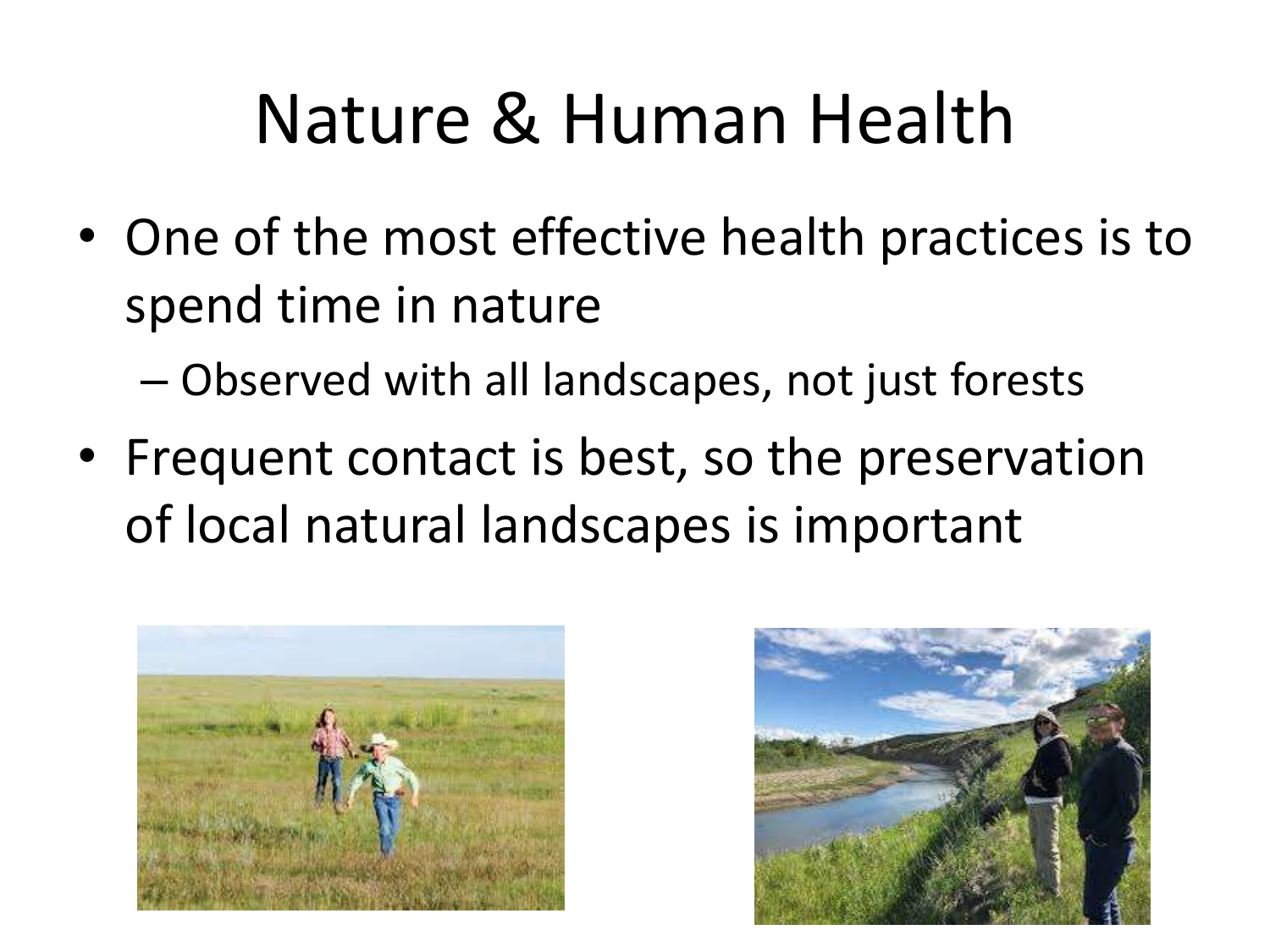## Physical Health

- Living closer to natural areas increases lifespan and improves health during those extra years
	- Differences in infectious, cardiovascular, metabolic, respiratory, & other chronic diseases
- Observed in comparisons between countries, provinces, municipalities, and neighbourhoods
- The presence of 'nearby nature' reduces health inequalities associated with poverty



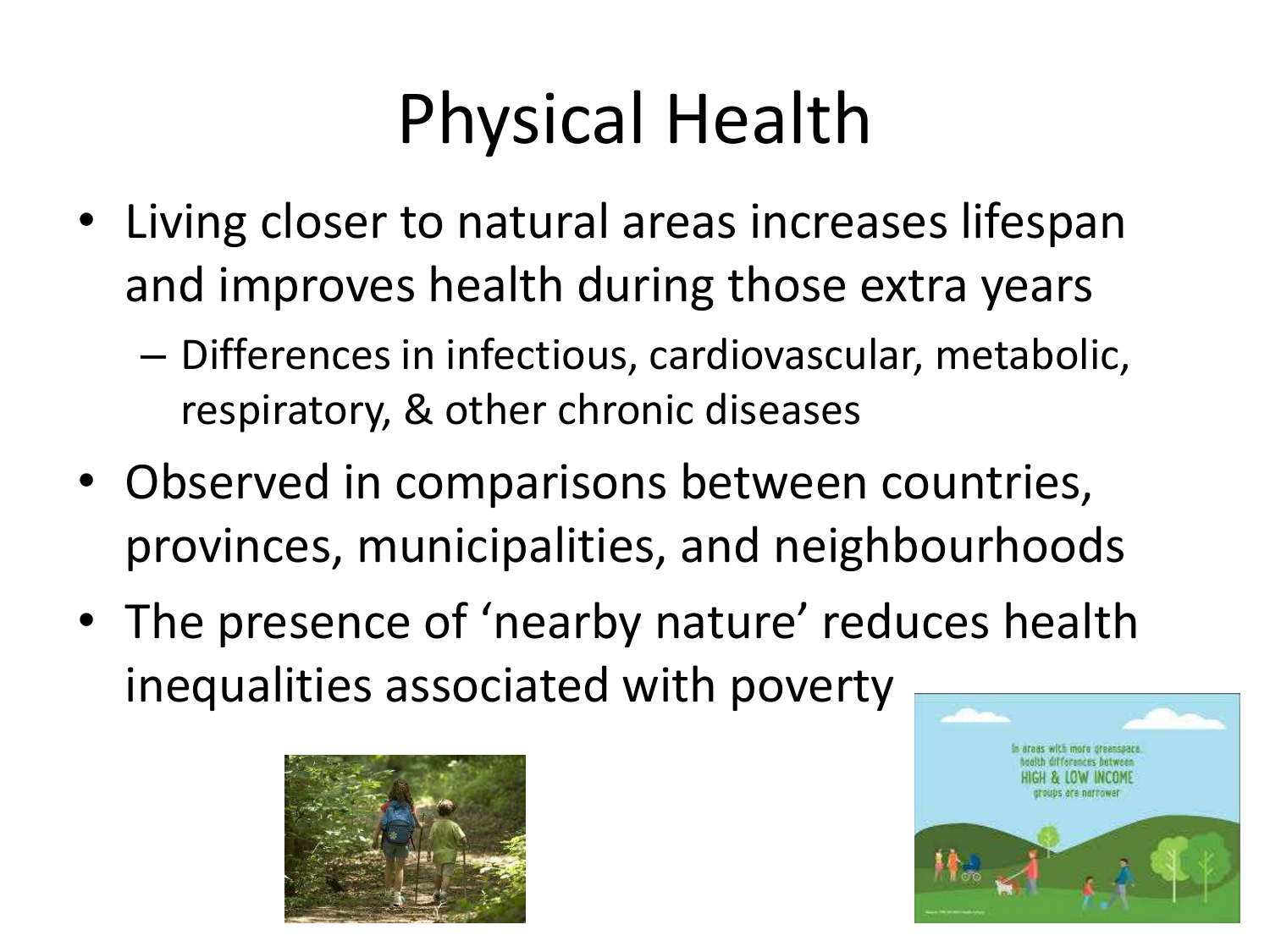## Emotional Health

- Time in a natural landscape improves mood almost immediately, even for those with depression & anxiety
- The improvement is larger for more biodiverse landscapes
- Living closer to natural areas decreases risk of mental health diagnoses
	- $-$  E.g., Danish children who spent their  $1<sup>st</sup> 10$  years close to natural landscapes were less likely to suffer from emotional & psychiatric illnesses in adolescence & adulthood (Engemann et al., 2019)



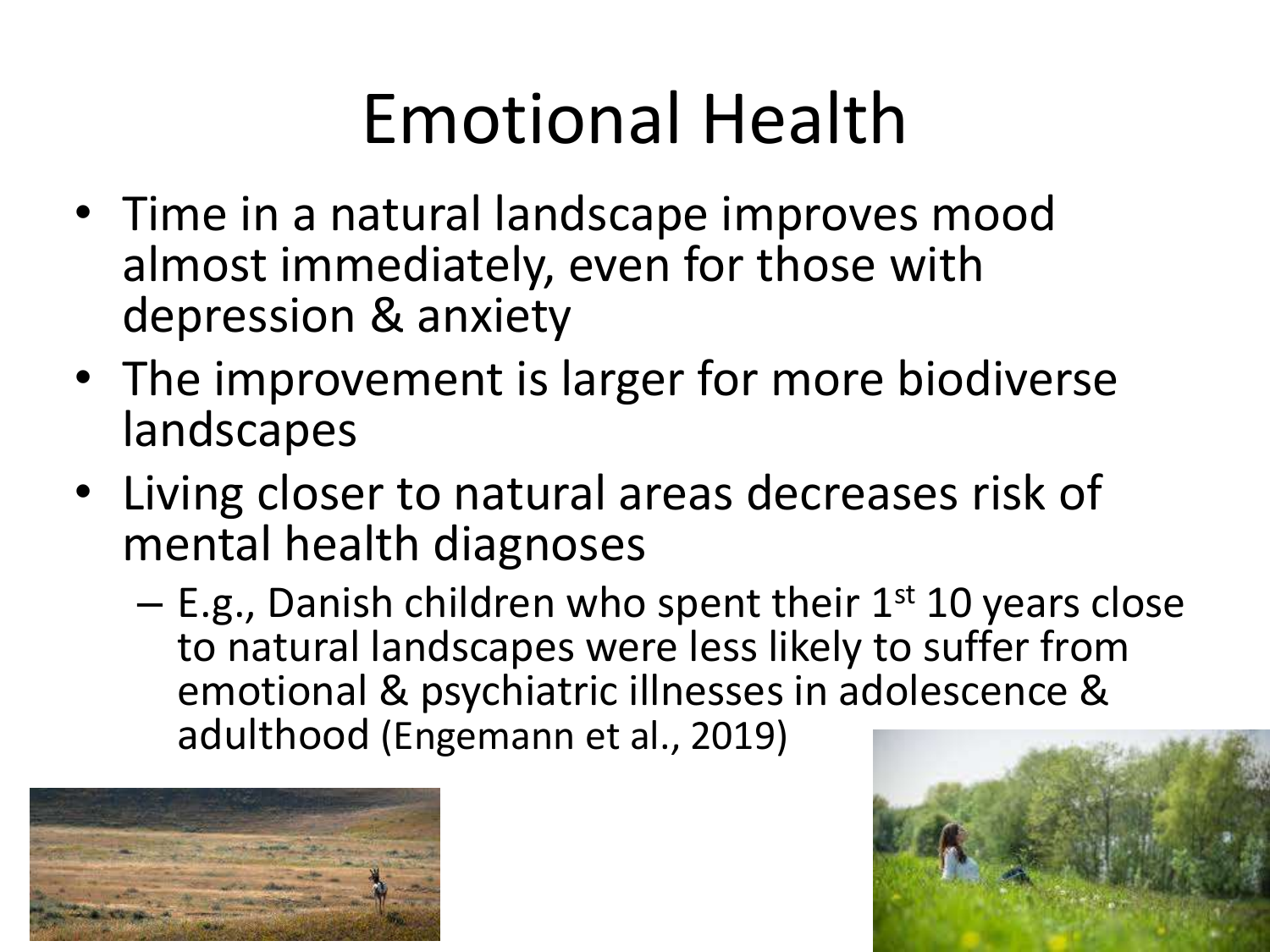#### Emotional Health

#### Research shows that nature based interventions for mental healthcare, such as Care Farming, have multiple benefits\*:



**Transforming Mental Health & Dementia Provision with the Natural Environment, National Outdoors for All Working Group. Report due January 2017.** 

Ref NECR204 www.gov.uk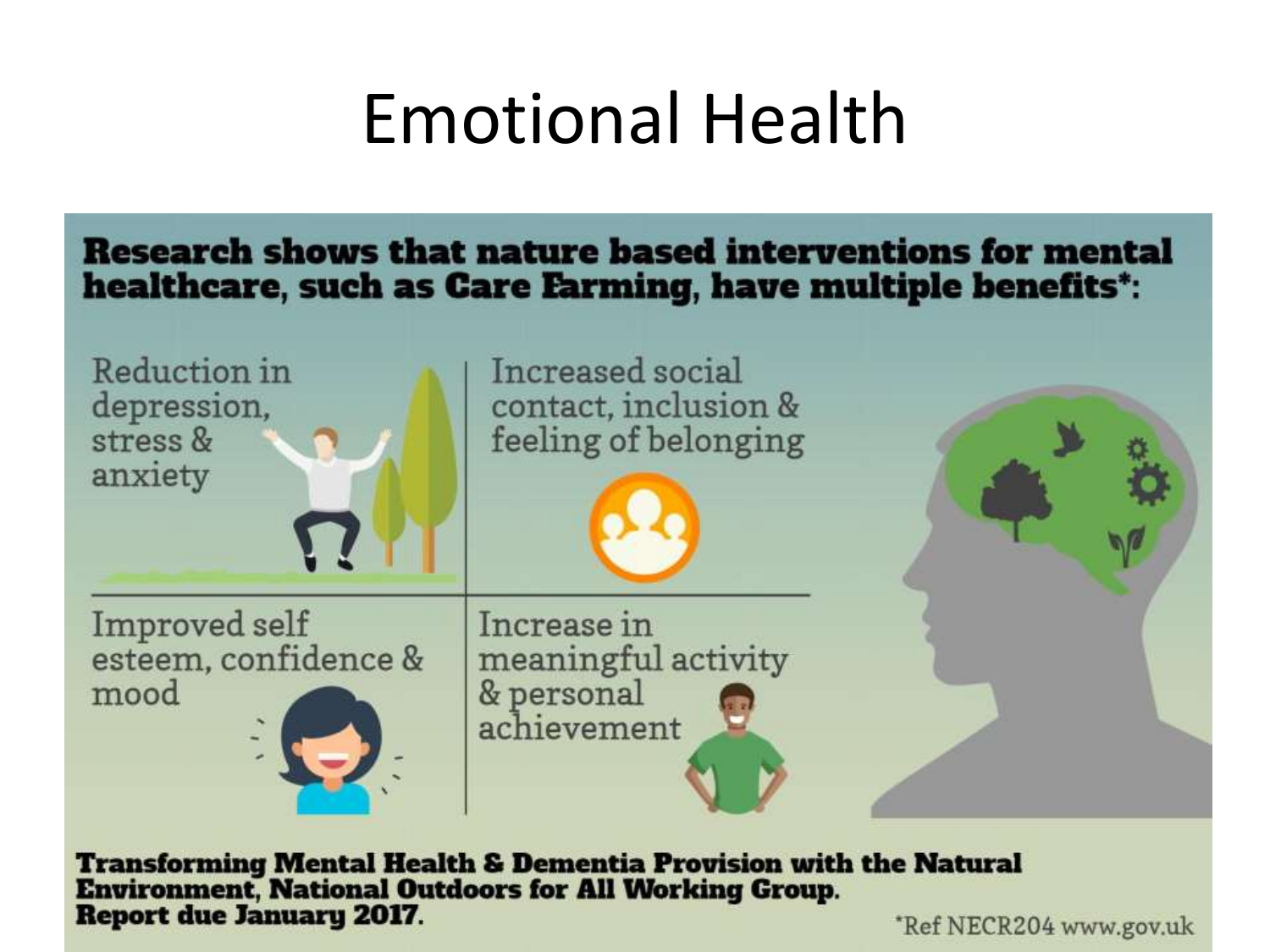## Cognitive Health



- Time in nature improves our attention and selfcontrol
- Children: schools close to natural landscapes have higher graduation rates & students with better grades on standardized tests (Kuo et al., 2019)
- Seniors: time in nature improves attention; slows decline for those with Alzheimer's disease



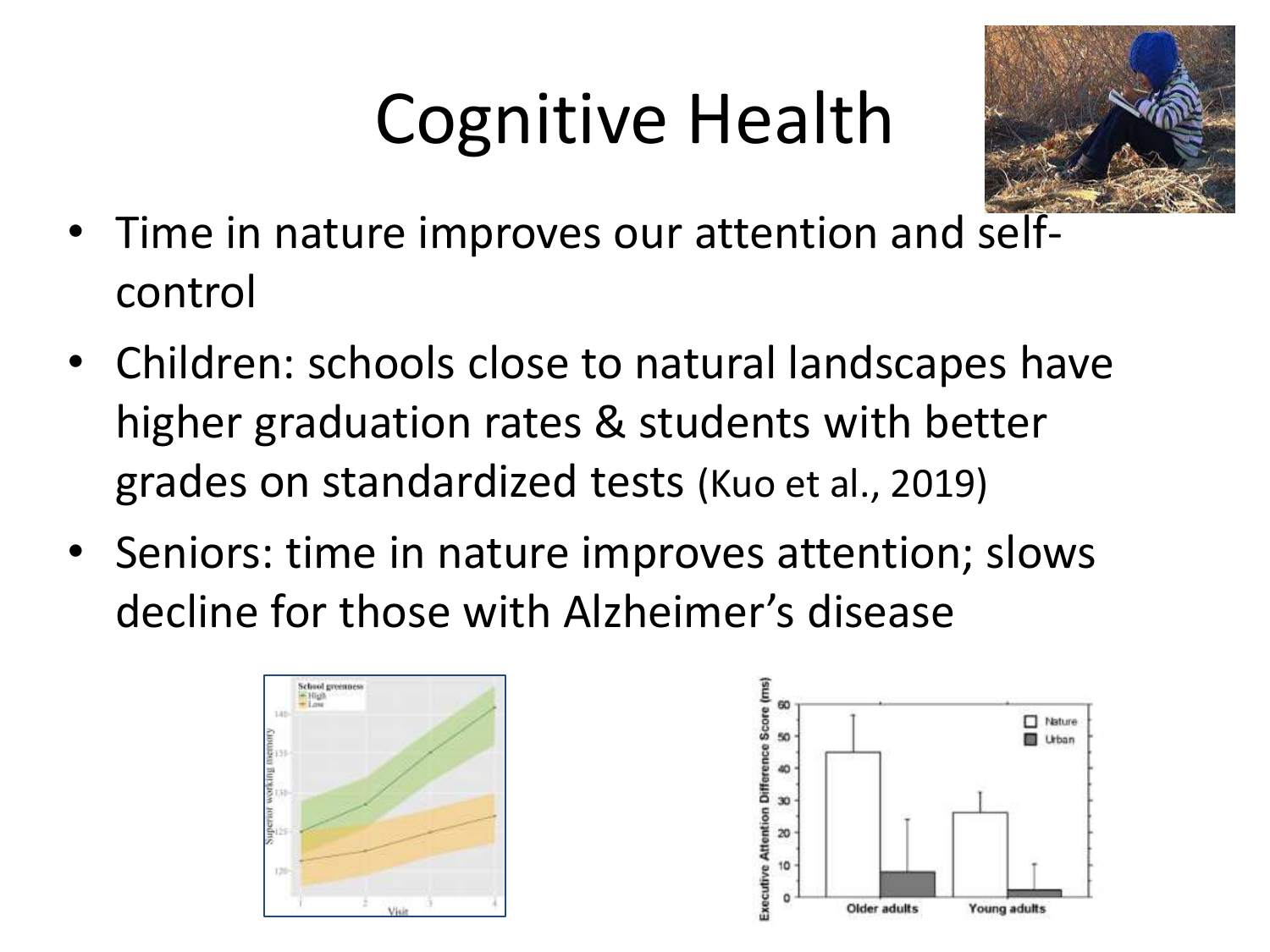#### Social Health

- Contact with nature improves generosity and helpfulness (Guéguen & Stefan, 2016)
- Living near natural areas reduces aggression and crime rates (Weinstein et al., 2015)